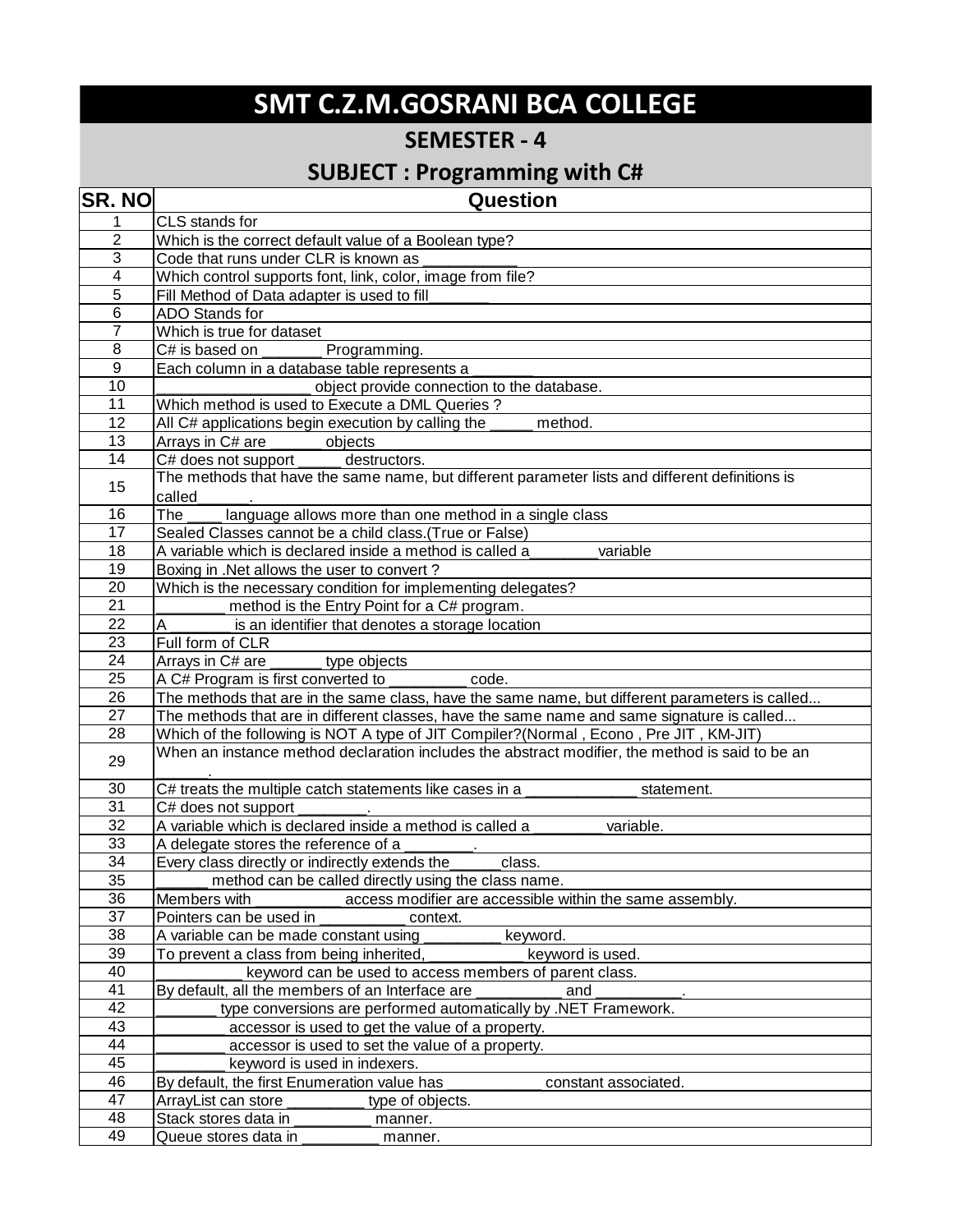| 50              | operator is used for adding methods to an event.                                                                                        |
|-----------------|-----------------------------------------------------------------------------------------------------------------------------------------|
| 51              | operator is used for removing methods from an event.                                                                                    |
| 52              | Interfaces are ____________ by other classes.                                                                                           |
| 53              | Interfaces are ____________ by other interfaces.                                                                                        |
| 54              | Classes are ____________ by other classes.                                                                                              |
| 55              | Marking a method as virtual means, they can be _________.                                                                               |
| 56              | What is not belonging to Windows.Form                                                                                                   |
| 57              | Form includes                                                                                                                           |
| 58              | Show() method of MessageBox class returns _____________.                                                                                |
| 59              | Basic controls have                                                                                                                     |
| 60              | Key Value property returns _________.                                                                                                   |
| 61              | Which control supports font, linkm color, image, form file?                                                                             |
| 62              | ButtonBase claa has __________.                                                                                                         |
| 63              | TextBox class is derived from                                                                                                           |
| 64              | Which event generally is used with TextBox?                                                                                             |
| 65              |                                                                                                                                         |
| 66              | What is not a state of CheckBox?                                                                                                        |
| 67              | ListControl class has                                                                                                                   |
| 68              | Which view modes supported by ListView?                                                                                                 |
| 69              | To start timer you have to use _______.                                                                                                 |
| 70              |                                                                                                                                         |
| 71              | ADO stands for                                                                                                                          |
| $\overline{72}$ | Which object is not a part of .Net Data Provider?                                                                                       |
| 73              | Which method of Command class is used to retrive data from source to DataReader object?                                                 |
| $\overline{74}$ | Which method of command class is used to retrive a single value from DataBase?                                                          |
| $\overline{75}$ | It is used to exchange data between dataset to datasource                                                                               |
| 76              | Fill method of DataAdapter is used to fill                                                                                              |
| $\overline{77}$ | Which method used to release the resource that DataAdapter class uses?                                                                  |
| 78              | DataSet generate new class is based on XML is known as                                                                                  |
| 79              | Which one is not true about DataReader                                                                                                  |
| $\overline{80}$ | is the default event of Form control.                                                                                                   |
| 81<br>82        | We can use ________ property of Form control to change the title.                                                                       |
| 83              | is default event of ComboBox.<br>is default event of TextBox.                                                                           |
| 84              | Which component is used in Connected Architecture?                                                                                      |
| 85              | Which component is used in DisConnected Architecture?                                                                                   |
| 86              | With the use of ___________ property we can insert options in combobox.                                                                 |
| 87              | is default event of CheckBox.                                                                                                           |
| 88              | is default event of ListBox.                                                                                                            |
| 89              | Which of the following is a contextual keyword in C#?(GET, SET, ADD)                                                                    |
| 90              | Which of the following converts a type to a Boolean value, where possible in C#?(ToBoolean, ToSingle,<br>ToChar, ToDateTime)            |
| 91              | Which of the following converts a type (integer or string type) to date-time structures in C#? (Toint,<br>Tosingle, Tochar, ToDateTime) |
| 92              | Which of the following operator returns the size of a data type in C#? (sizeof, typeof, $</a>$ , *)                                     |
| 93              | Which of the following preprocessor directive defines a sequence of characters as symbol in C#?(define,                                 |
|                 | undef, region, endregion)                                                                                                               |
| 94              | CLR is the .NET equivalent of                                                                                                           |
| 95              | method is called when a C# program is executed.                                                                                         |
| 96<br>97        | A<br>is a variable whose value cannot be changed during execution.                                                                      |
|                 | are reserved, and cannot be used as identifiers.                                                                                        |
| 98<br>99        | Boxing converts a value type on the stack to an<br>on the heap.                                                                         |
| 100             | C# has<br>operator, useful for making two way decisions.<br>An                                                                          |
| 101             | is a group of contiguous or related data items that share a common name.<br>Objects in C# are<br>type variables                         |
| 102             | variables are visible only in the block they are declared.                                                                              |
| 103             | A constructor cannot be                                                                                                                 |
| 104             | Class data members are<br>by default.                                                                                                   |
|                 |                                                                                                                                         |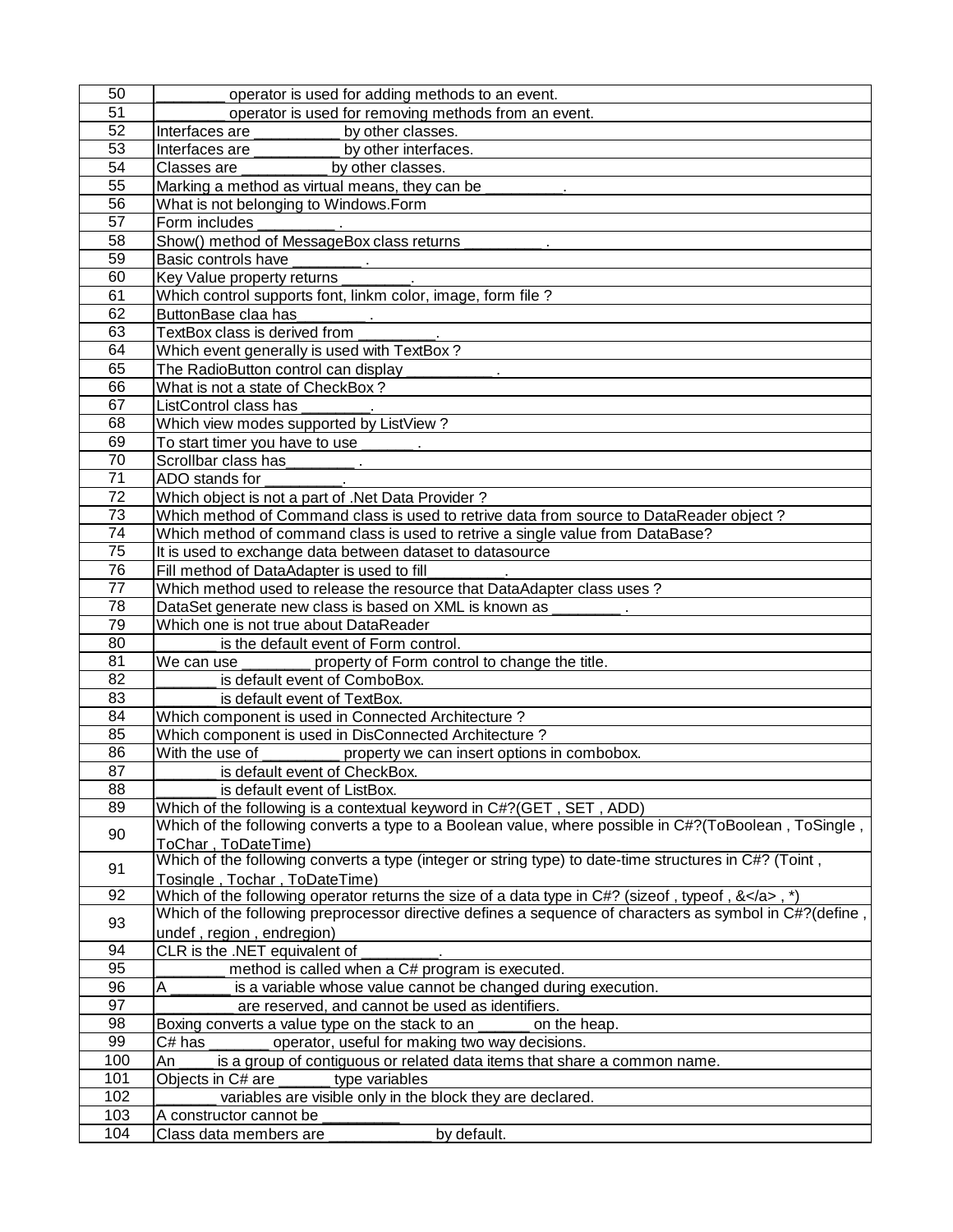|     | $\overline{A}$<br>creates an object by copying variables from another object.                                                                                                                     |
|-----|---------------------------------------------------------------------------------------------------------------------------------------------------------------------------------------------------|
| 106 | class catches all the exception in a trycatch statement.                                                                                                                                          |
| 107 | C# does not support:                                                                                                                                                                              |
| 108 | is not types of arrays in C#?                                                                                                                                                                     |
| 109 | block enclose the code that could throw an exception.<br>A                                                                                                                                        |
| 110 | Exception objects are derived from the class.                                                                                                                                                     |
| 111 | A method<br>an exception when that method detects that a problem has occured.                                                                                                                     |
| 112 | Which namespace contains all other important .NET namespaces?                                                                                                                                     |
| 113 | A delegate defines                                                                                                                                                                                |
| 114 | An Event is                                                                                                                                                                                       |
| 115 | A variable declared inside a method is called a<br>variable                                                                                                                                       |
| 116 | A Constructor is                                                                                                                                                                                  |
| 117 | An instance method                                                                                                                                                                                |
| 118 | An instance variable                                                                                                                                                                              |
| 119 | What is the .NET collection class that allows an element to be accessed using a unique key?                                                                                                       |
| 120 | Features of readonly variables                                                                                                                                                                    |
| 121 | An Event has<br>as default return type                                                                                                                                                            |
| 122 | int keyword targets to which .Net type?                                                                                                                                                           |
| 123 | is NOT the MessageBoxButtons enumeration value.                                                                                                                                                   |
|     |                                                                                                                                                                                                   |
| 124 | class is built into the .Net Framework to display messages and accept input from the user.                                                                                                        |
| 125 | event occurs when a key is pressed while the form has the focus.                                                                                                                                  |
| 126 | If a class is using an interface, it must                                                                                                                                                         |
| 127 | class represents a collection of TreeNode objects.                                                                                                                                                |
| 128 | The Windows Forms___________control displays a hierarchy of nodes, like the way files and folders are<br>displayed in the left pane of the Windows Explorer feature in Windows operating systems. |
| 129 | class represents a node of a TreeView.                                                                                                                                                            |
| 130 | The Windows Forms<br>is a component that raises an event at regular intervals.                                                                                                                    |
| 131 | The<br>control provides a shortcut menu that you associate with a control.                                                                                                                        |
| 132 | ContextMenuStrip replaces                                                                                                                                                                         |
|     |                                                                                                                                                                                                   |
| 133 | Two methods with the same name but with different parameters.                                                                                                                                     |
| 134 | The RangeValidator control supports the following data types                                                                                                                                      |
| 135 | Which keyword is used to refer baseclass constructor to subclass constructor?                                                                                                                     |
|     | In Inheritance concept, which of the following members of base class are accessible to derived class                                                                                              |
| 136 | members?(static, protected, private, Shared)                                                                                                                                                      |
| 137 | Which keyword is used for correct implementation of an interface in C#.NET?                                                                                                                       |
| 138 | Can you store multiple data types in System. Array?                                                                                                                                               |
| 139 | Difference between Convert. ToString() and ToString()                                                                                                                                             |
| 140 | Different ways a method can be overloaded in C#.NET                                                                                                                                               |
| 141 | Sealed Classes cannot be a base class.                                                                                                                                                            |
| 142 | What is accessibility modifier "protected internal"?                                                                                                                                              |
| 143 | Unboxing in .Net allows the user to convert                                                                                                                                                       |
| 144 | object is used to fill a DataSet/DataTable with query results in ADO.net.                                                                                                                         |
| 145 | We can add control on the form using<br>and                                                                                                                                                       |
| 146 | property we can set the sequence of the TAB key for the controls<br>Using                                                                                                                         |
| 147 | SDI Stands for                                                                                                                                                                                    |
| 148 | <b>MDI Stands for</b>                                                                                                                                                                             |
| 149 | <b>MDF</b> Stands for                                                                                                                                                                             |
| 150 | method is default event of checkbox                                                                                                                                                               |
| 151 | List Box is collection of                                                                                                                                                                         |
| 152 | are best use for displaying large number of choices.                                                                                                                                              |
| 153 | To open any dialog control we need to call<br>method.                                                                                                                                             |
| 154 | TreeView is a collection of                                                                                                                                                                       |
| 155 | The main starting node is called<br>node in Treeview.                                                                                                                                             |
| 156 | displaying data in a drop-down style format.                                                                                                                                                      |
| 157 | control allow us to save the file in a specified location.                                                                                                                                        |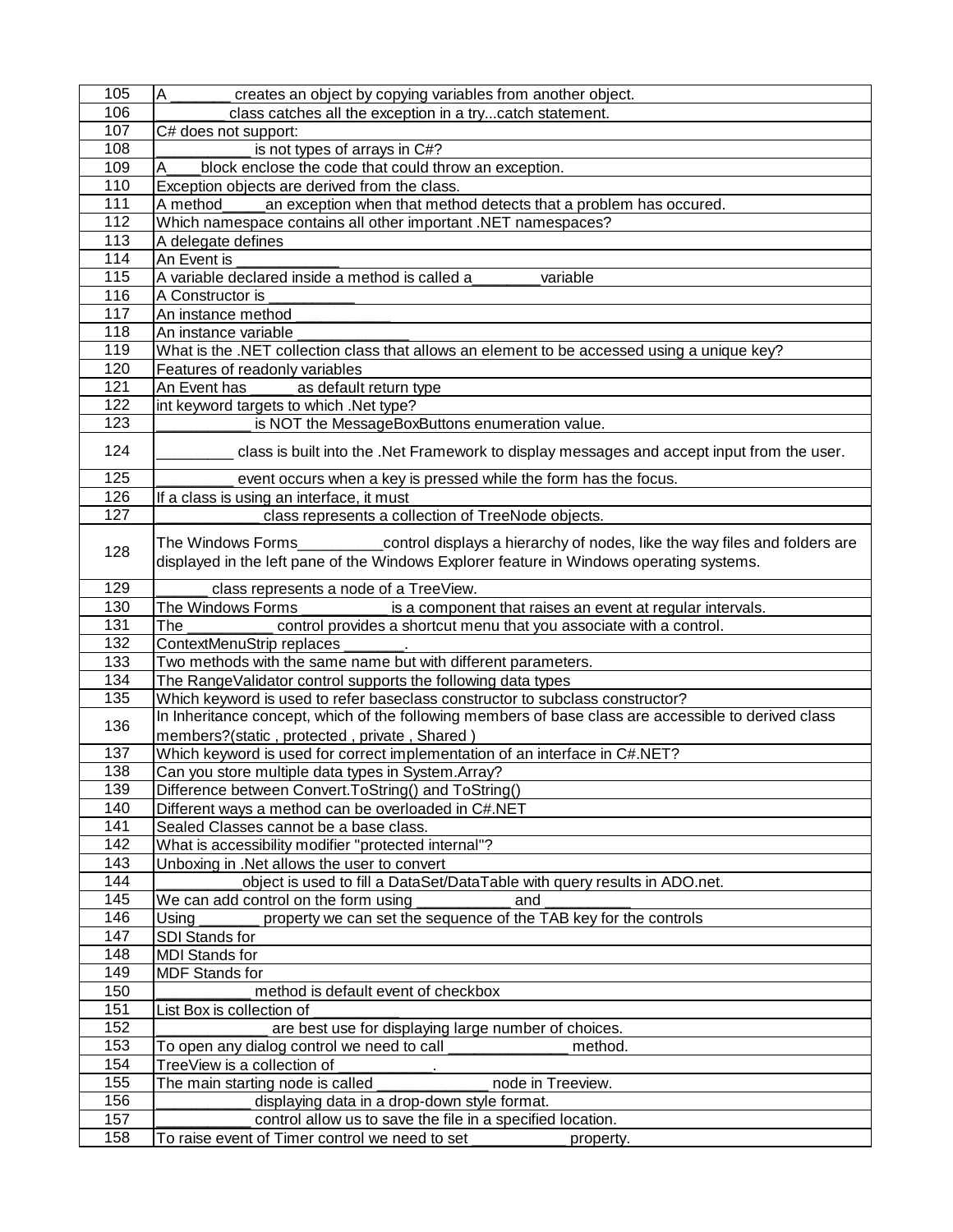| 159              | Full form of MSIL                                                                                                          |
|------------------|----------------------------------------------------------------------------------------------------------------------------|
| 160              | Full form of JIT                                                                                                           |
| 161              | <b>GC Stands For</b>                                                                                                       |
| 162              | <b>DLL Stands For</b>                                                                                                      |
| 163              | <b>BCL Stand For</b>                                                                                                       |
| 164              | <b>FCL Stands For</b>                                                                                                      |
| 165              | into<br>JIT converts                                                                                                       |
| 166              | The major components of .NET framework are _____________ and                                                               |
| 167              |                                                                                                                            |
| 168              | Using keyword is used to imports                                                                                           |
| 169              | ExecuteReader method is used in which Architecture.                                                                        |
| 170              | VS.NET is an example of programming language.                                                                              |
| 171              | <b>IDE Stands for</b>                                                                                                      |
| 172              | <b>XML Stands for</b>                                                                                                      |
| 173              | Every C# statement ends with                                                                                               |
| 174              | C# is the case sensitive language                                                                                          |
| 175              | Extension of C# program is                                                                                                 |
| 176              | There are two types of scope of the variable ___________________________________.                                          |
| 177              | The conversion of a value type instance to an object is known as _________                                                 |
| 178              | Decision statement is also known as                                                                                        |
| 179              |                                                                                                                            |
|                  | structured exception handling.                                                                                             |
| 180              | Class is a collection of _____________ and _________                                                                       |
| 181              | Method overloading is an example of ____________ polymorphism.                                                             |
| 182              | There are ______________ type of properties.                                                                               |
| 183              | The destructor should be start with ____________ symbol.                                                                   |
| 184              | A jagged array is an array of arrays                                                                                       |
| 185              | The main advantage of Inheritance is ______________.                                                                       |
| 186              |                                                                                                                            |
| 187              | is reffered as smart arrays.                                                                                               |
| 188<br>189       | Visibility modifier also known as _______________.                                                                         |
|                  | is also known as a generalization.<br>An interface represents __________ relationship while inheritance represents _______ |
| 190              | relationship.                                                                                                              |
| 191              | keyword is compulsory to write when we use pointer.                                                                        |
| 192              | holds the address of another variable.                                                                                     |
| 193              | Members with access modifier are accessible within the child class                                                         |
| 194              | Hash Table is storing data in                                                                                              |
| 195              | Data Adapter is used in<br>Architecture.                                                                                   |
| 196              | keyword is used for overloading operators.                                                                                 |
| 197              | A child class is also known as a<br>class                                                                                  |
| 198              | Members with<br>access modifier are accessible everywhere.                                                                 |
| 199              | keyword is used for passing parameter by reference.                                                                        |
| 200              | keyword is used for creating an enumeration.                                                                               |
| 201              | class is used for inhertiance purposes.                                                                                    |
| 202              | constructor does not allow creating an object of the class.                                                                |
| 203              | keyword is used when creating a single class in multiple files.                                                            |
| 204              | variables are shared between all the object of a class.                                                                    |
| 205              | class in .NET allows converting one type to another.                                                                       |
| 206              | keyword is used for skipping an iteration of a loop.                                                                       |
| 207              | keyword is used for terminating a loop.                                                                                    |
| 208              | is known as an exit-controlled loop.                                                                                       |
| 209              | is a float value                                                                                                           |
| 210              | keyword is used<br>To create an event,                                                                                     |
| 211              | is a one dimensional storage area.                                                                                         |
| 212              | is a collection of objects.                                                                                                |
| 213              | <b>LIFO Stands for</b>                                                                                                     |
| $\overline{214}$ | FIFO Stands for                                                                                                            |